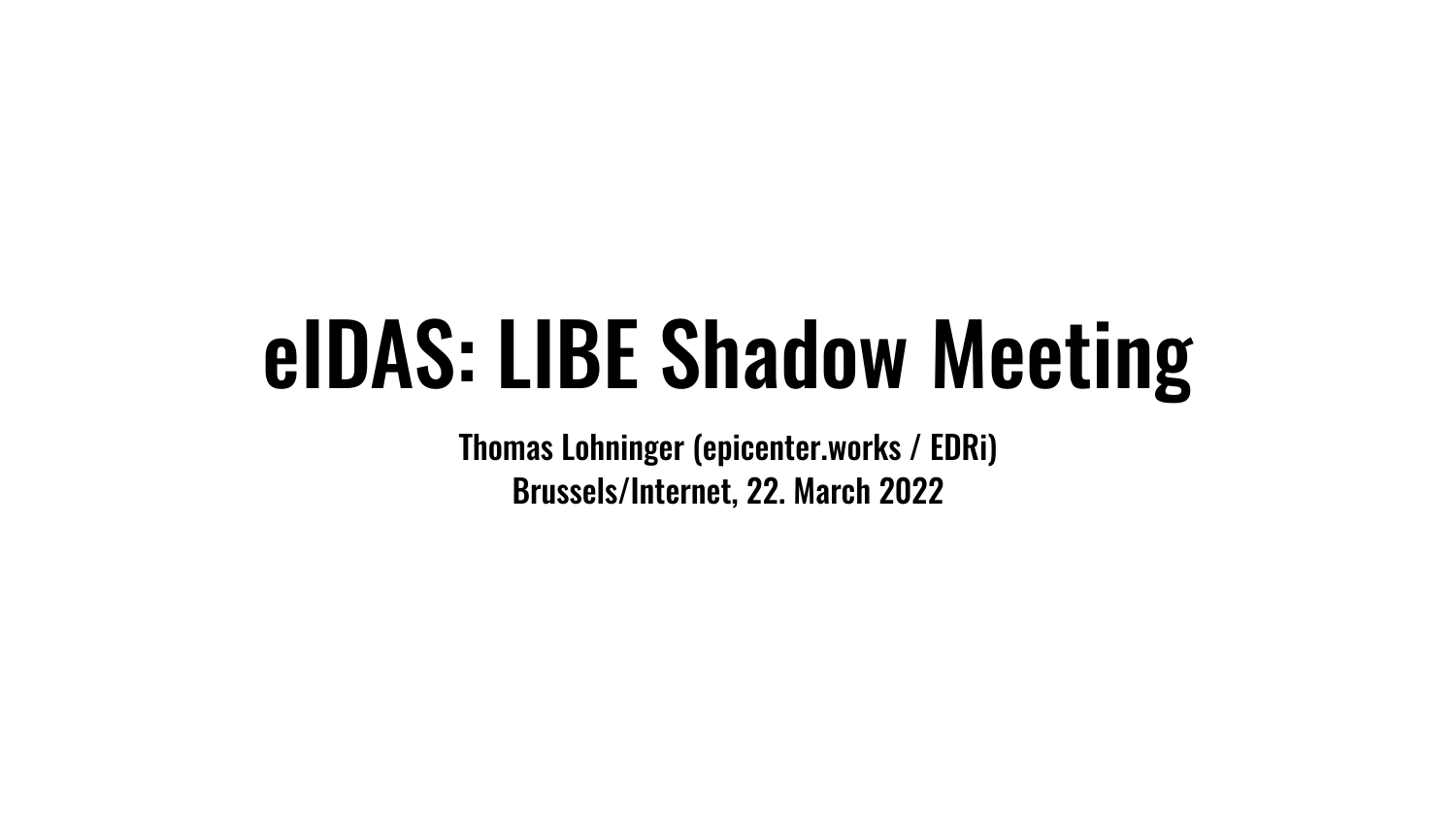# **1 ASSESSMENT OF RAF OUTLINE**

*eIDAS Expert Group Reference Architecture Framework Outline: Feb 2022*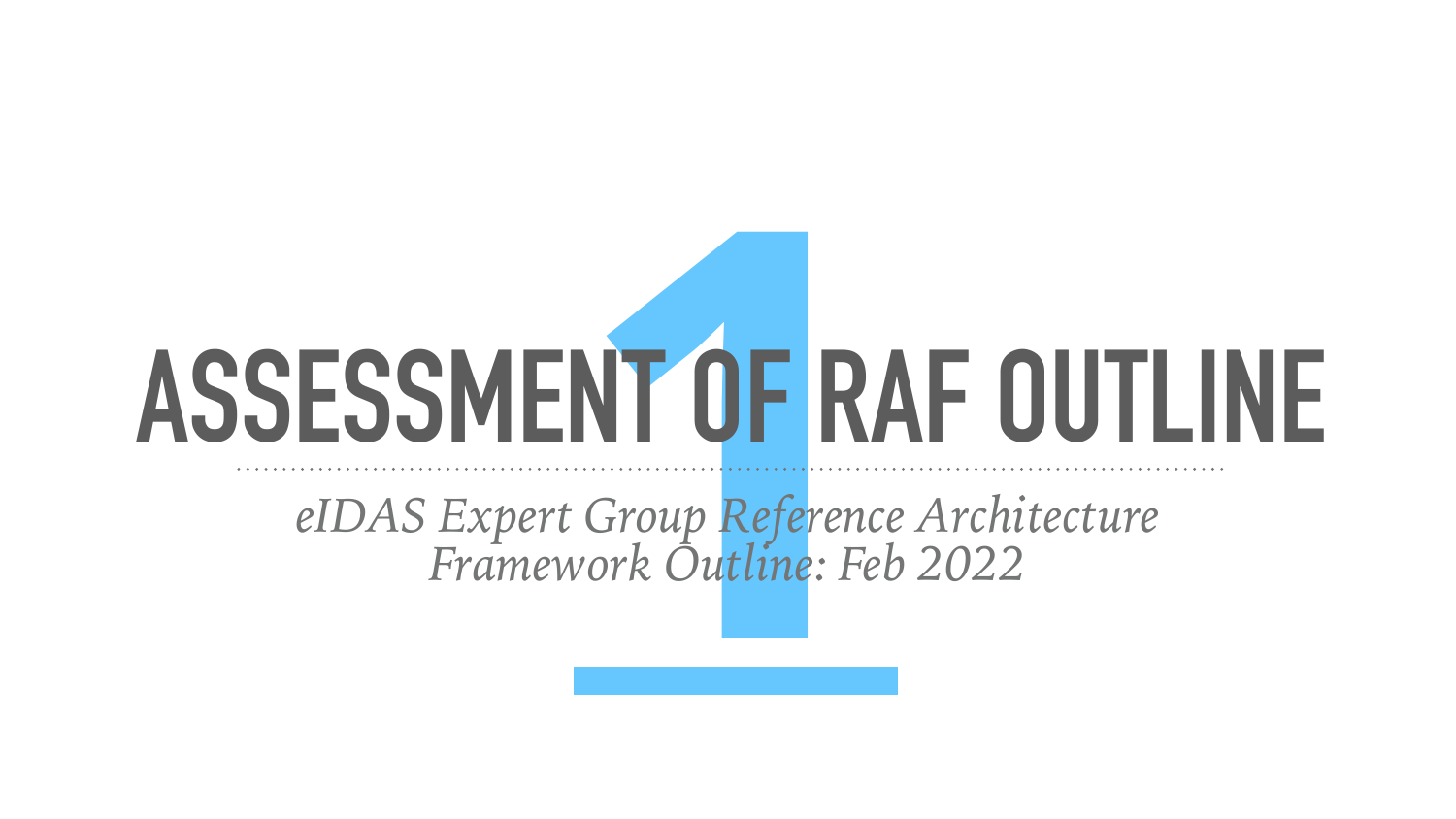## Unobservability

The EUDI Wallet shall make it impossible to collect information about the use of the wallet which are not necessary for the provision of the wallet services, nor shall it combine person identification data and any other personal data stored or relating to the use of the European Digital Identity Wallet with personal data from any other services offered by this issuer or from third-party services which are not necessary for the provision of the wallet services, unless the user has expressly requested it.

*– Section 4.5*

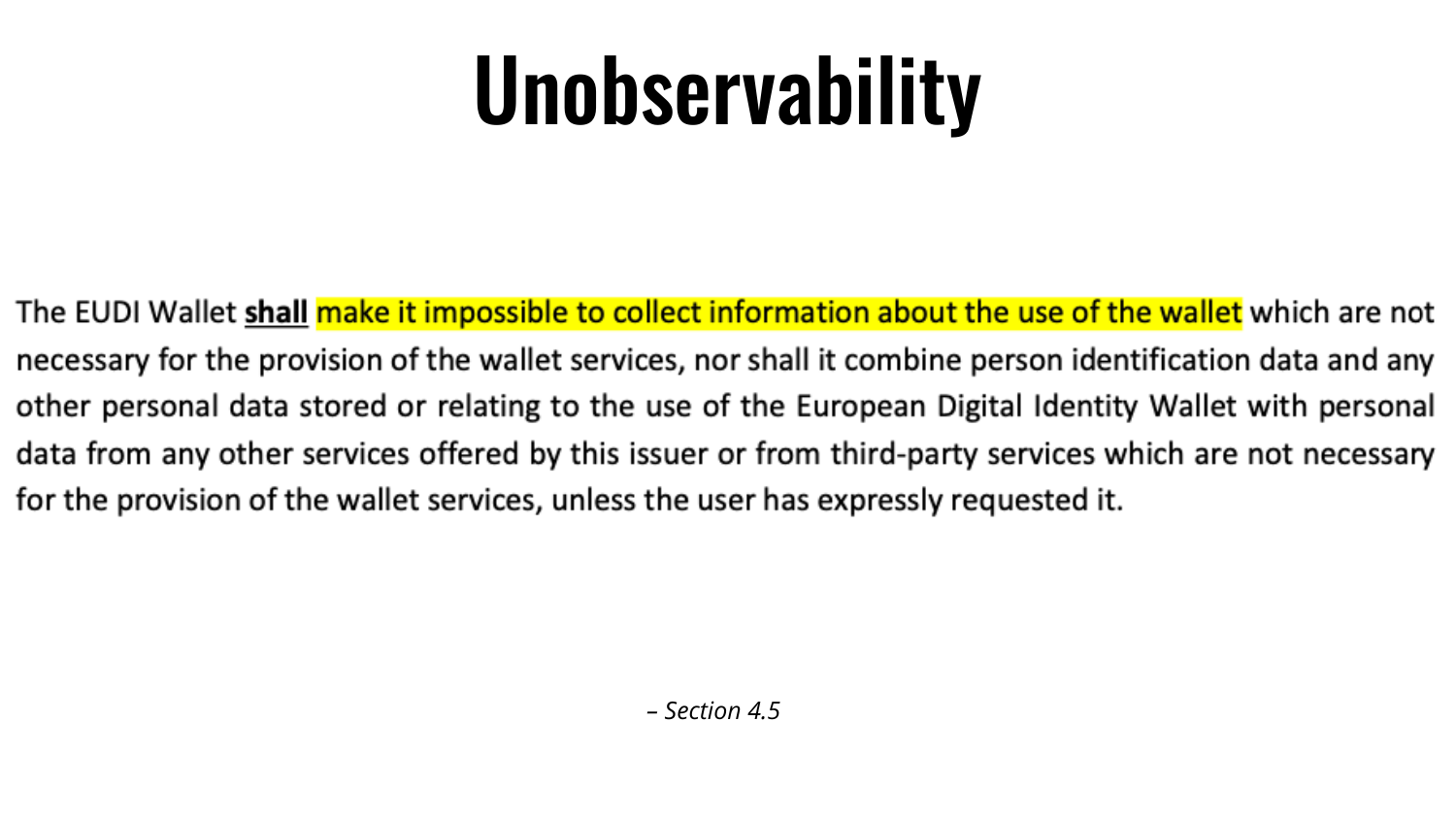### Cloud Wallets

### *"The EUDI Wallet shall have either only a local storage, or a hybrid storage with at least pointers to a remote storage which are stored locally. "*

*– Section 4.1*

*"Form factors: Form factor 1: Mobile application Form factor 2: Web application Form factor 3: Secure Application on PC"*

*– Section 6*

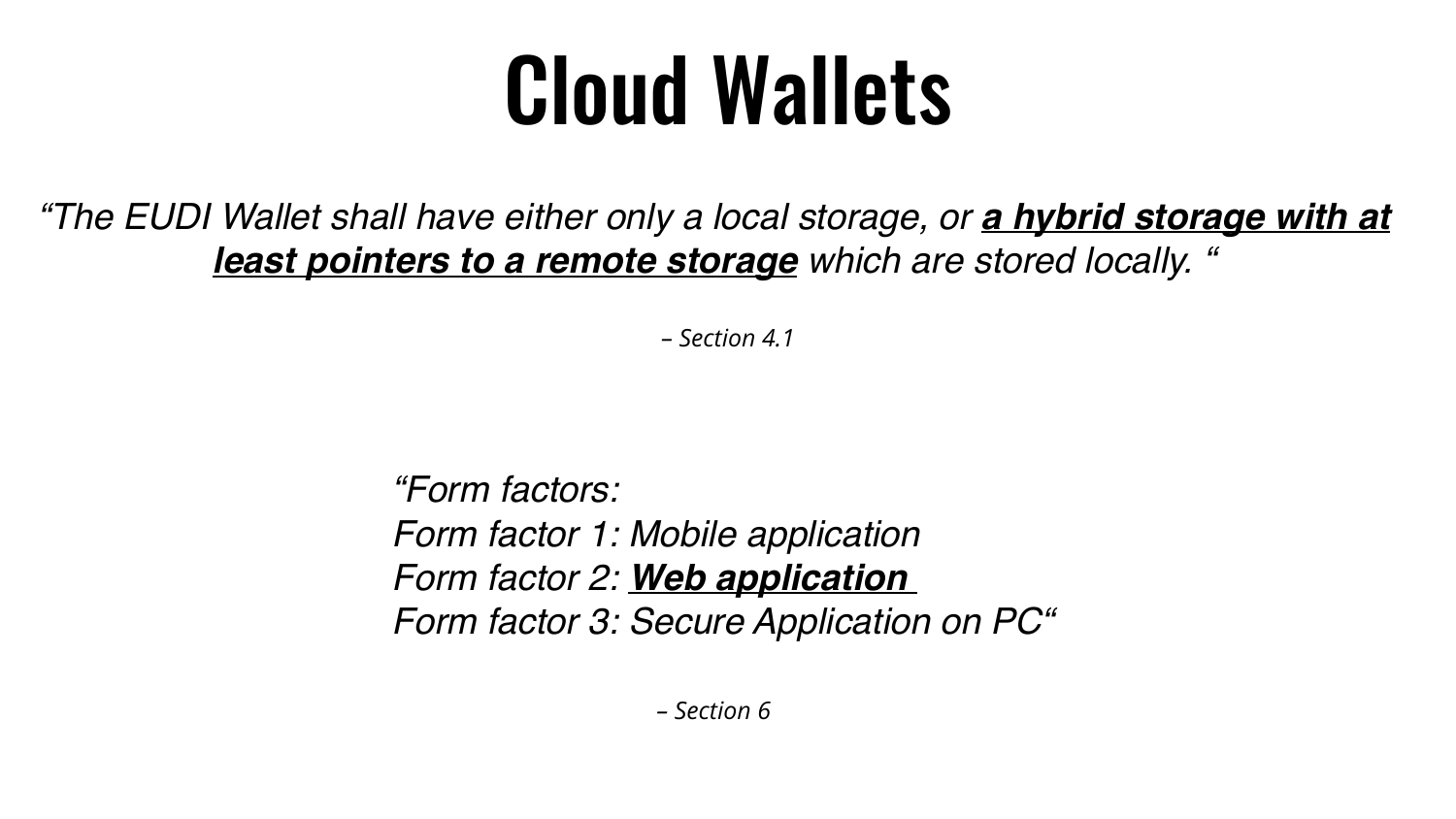### Regulation of Relying Parties / Use-Cases

### *"To ensure informed actions from the user and adequate security levels, the EUDI Wallet […] shall be able to identify and authenticate the third party it is interacting with."*

*– Section 4.4*

*"In addition, the EUDI Wallet may: […] restrict sharing certain sets of attributes with certain parties, or warn the user that the relying party may not be authorized to use/ask for these attributes."*

*– Section 4.6.1*

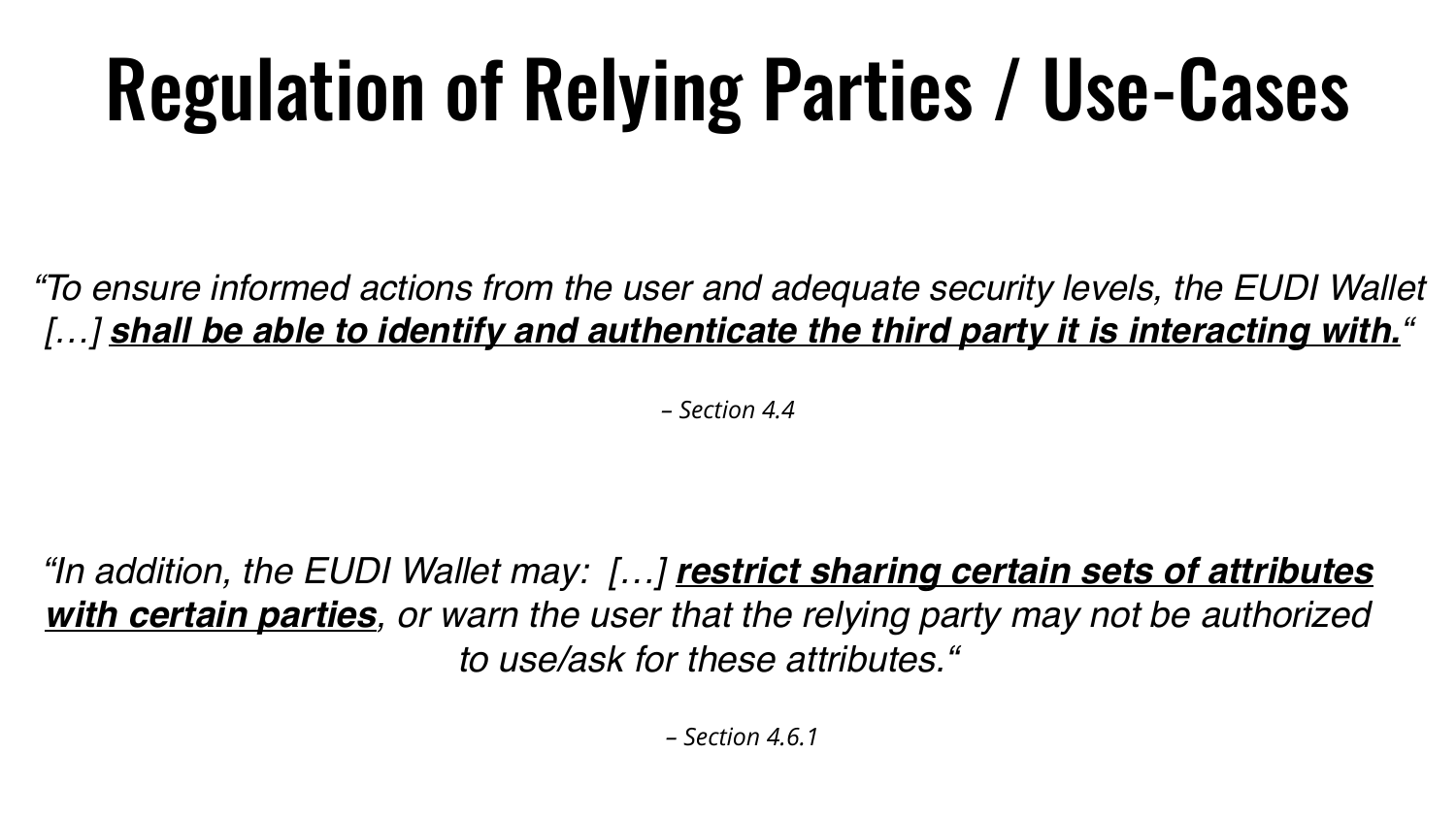### Regulation of Relying Parties / Use-Cases

1. Where relying parties intend to rely upon European Digital Identity Wallets issued in accordance with this Regulation, they shall **communicate** be subject to registration in it to the Member State where the relying party is the relying parties are established to and shall inform the Member State on the intended use of the

### (d) to allow the user to authenticate relying parties in accordance with Article  $6b(1);$

### (e) to ensure that the use of the European Digital Identity Wallet by relying parties is consistent with the intended use as registered in accordance with Article 6b(1).

*– Article 6a & 6b from French Presidency Compromise (March 10th 2022)*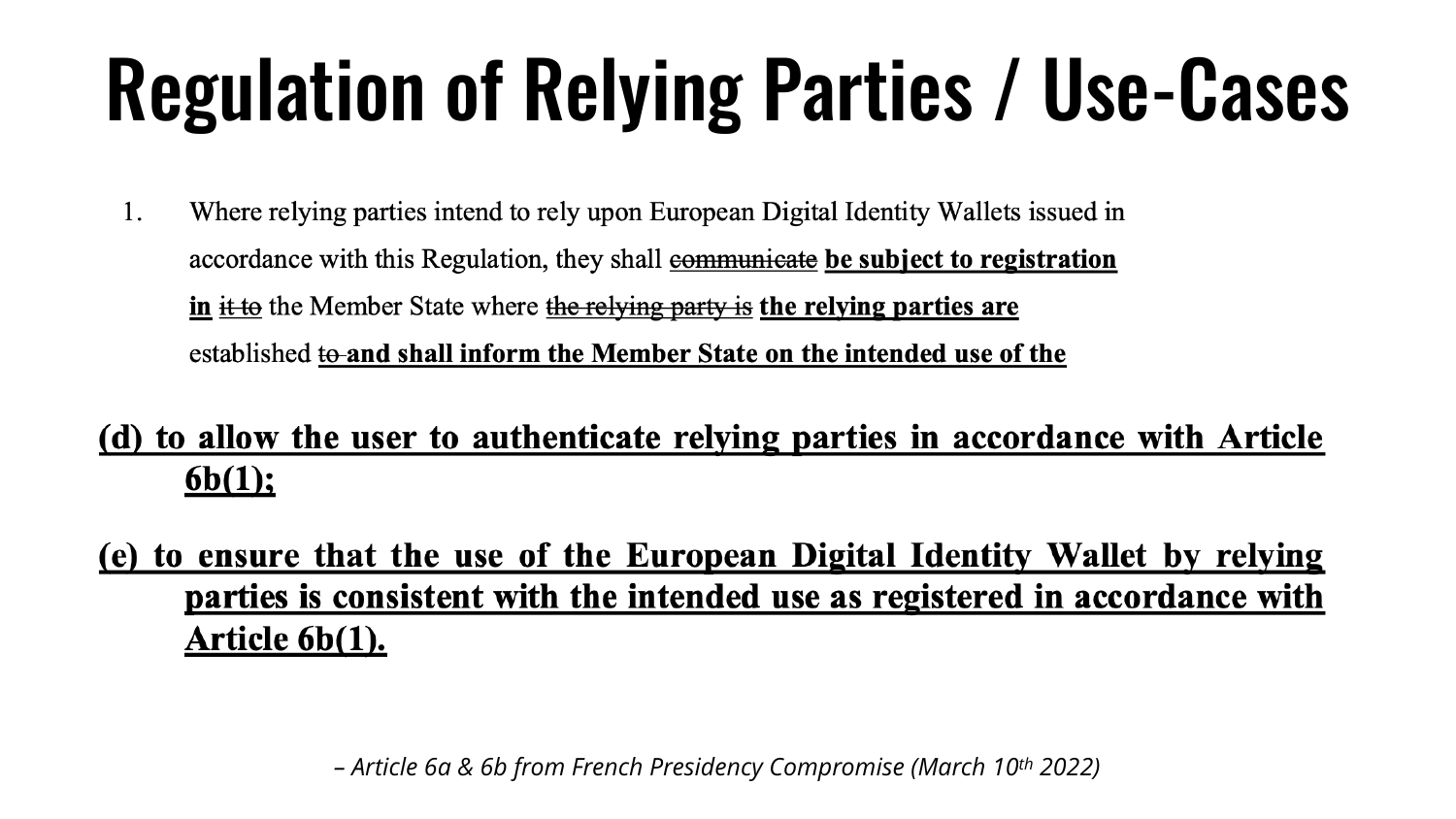## Sounds good, but means little

*"The EUDI Wallet shall enforce privacy by design and selective disclosure of attributes."*

*– Section 4.5*

*"The EUDI Wallet shall enable the user to share only the information they intend to share. The Wallet shall ensure an appropriate level of privacy, implementing policies about* **non-traceability** *and unlinkability of user's activities for third parties as appropriate considering:* 

*• the applicable legal context for identity providers and attestation providers; • the right for the user to be informed of the use of their EUDI Wallet. "*

- 
- *• the need to retain evidence for dispute resolution purpose;*
- 

*– Section 5*

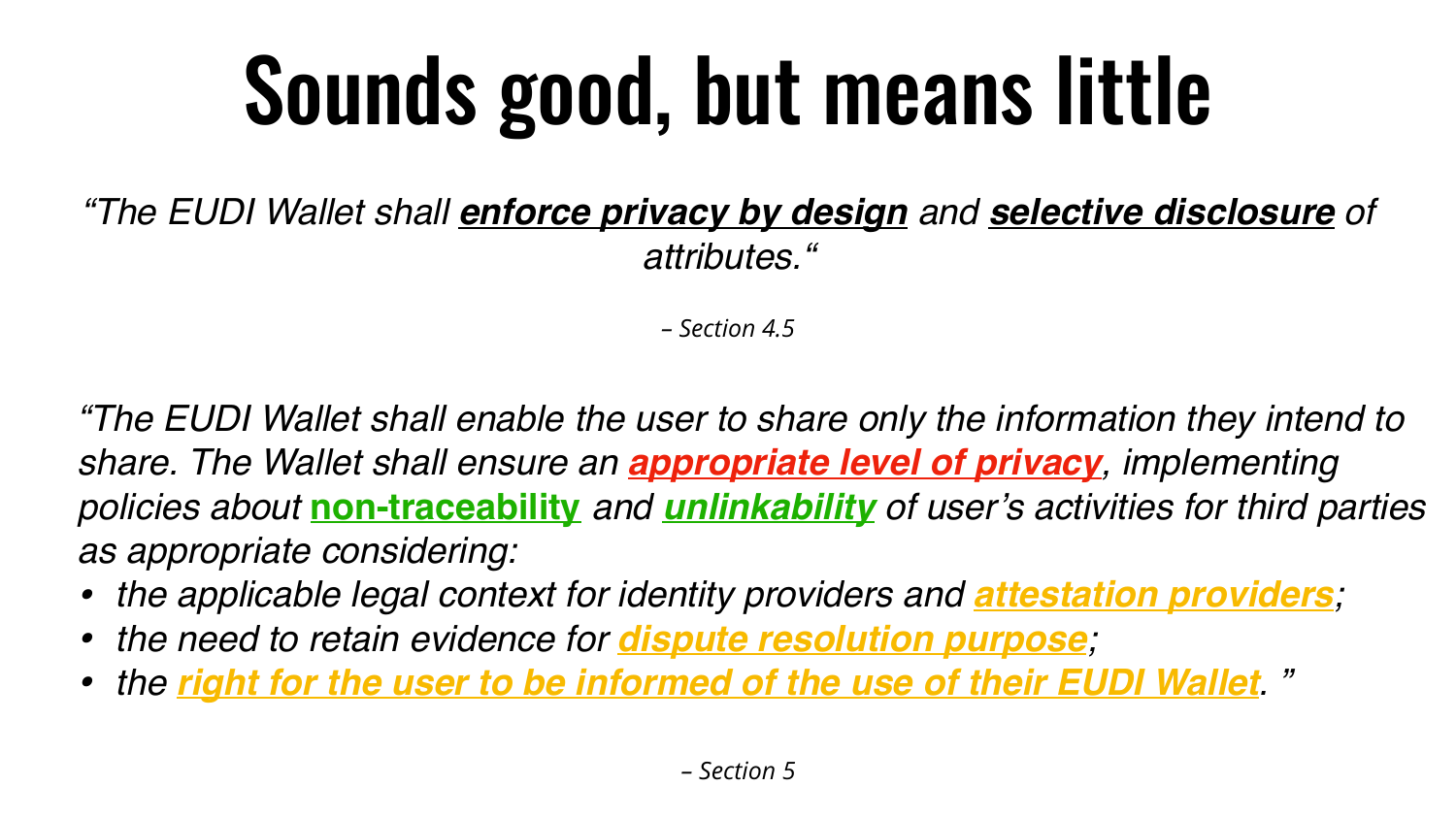## Potentially dangerous Loophole

*"Selective disclosure and combination of attestations can be handled in two different ways:* 

• the EUDI Wallet may hold a very broad collection of attributes as PID, QEAA and EAA, and *each time a specific attribute or the derivation of a specific attribute is required, a new* 

- *PID or (Q)EAA has to be requested from providers.*
- *capabilities. "*

*• The EUDI Wallet may have the intrinsic capability, based on the obtained PID and (Q)EAA, to selectively disclose, derivate a specific attribute and aggregate several single attributes, without the need for new PID, (Q)EAA or interactions with the PID and (Q)EAA providers. For instance, specific fit for purpose signature schemes in PID and (Q)EAA could enable such* 

*– Section 4.6.1*



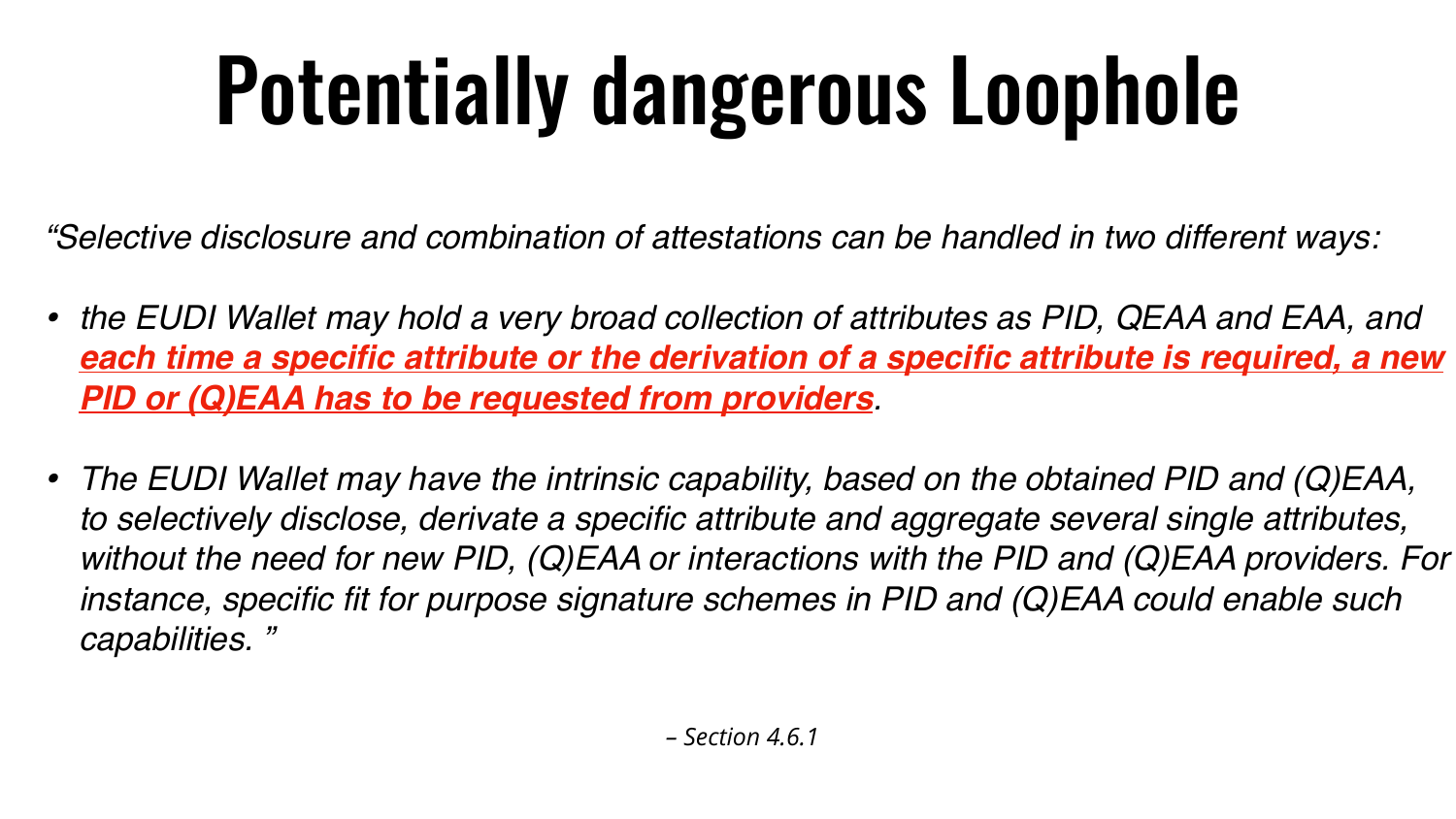### Conclusion

- Many details are missing
- Central requirements not yet implemented, e.g.: privacy by design
- Dodged big questions (virtual wallet, toxic use-cases, circumvention of EUDIW safeguards by data portability, etc.)
- Expert Group ≈ Council. follows co-decision, legislator leads!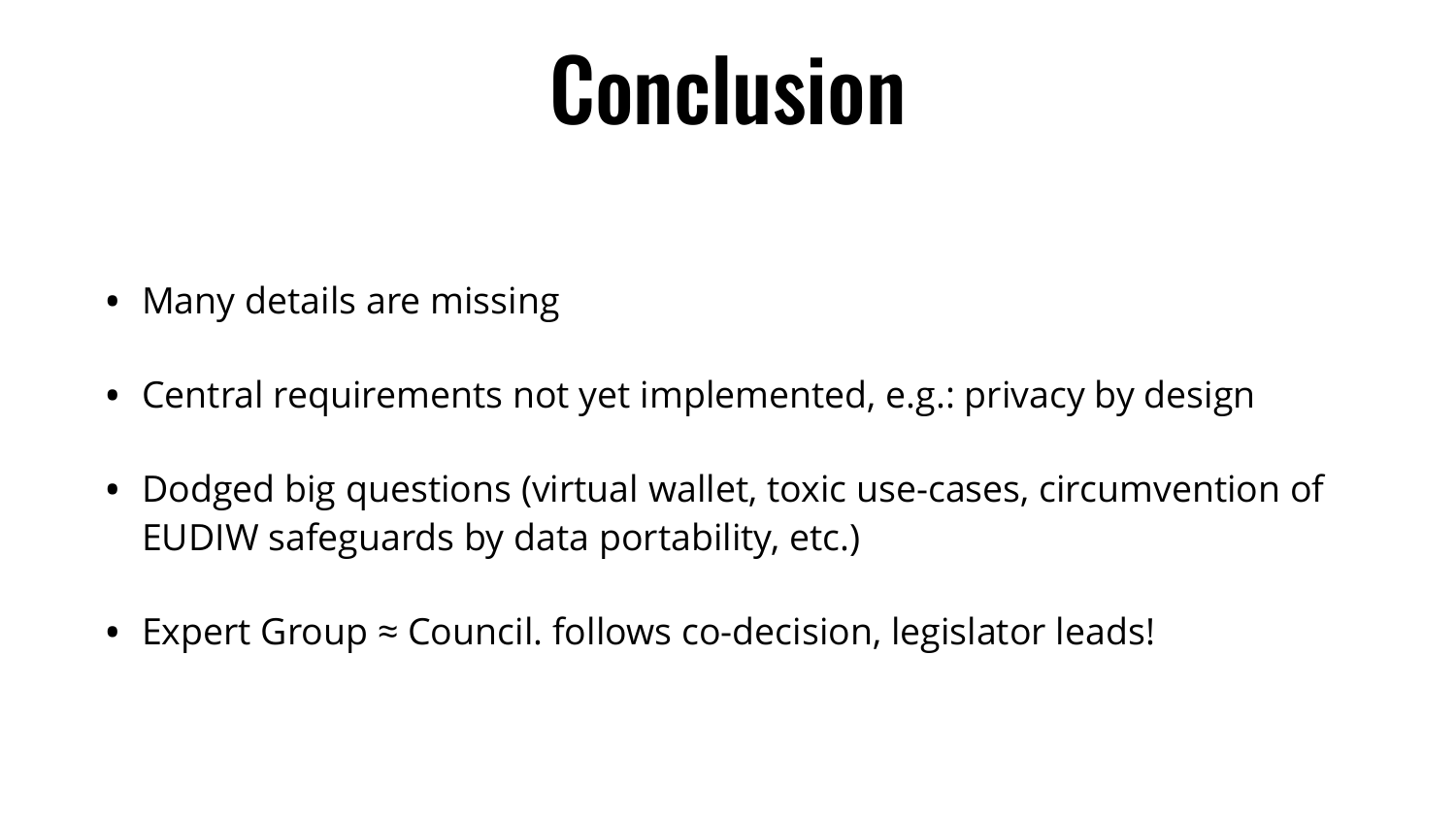

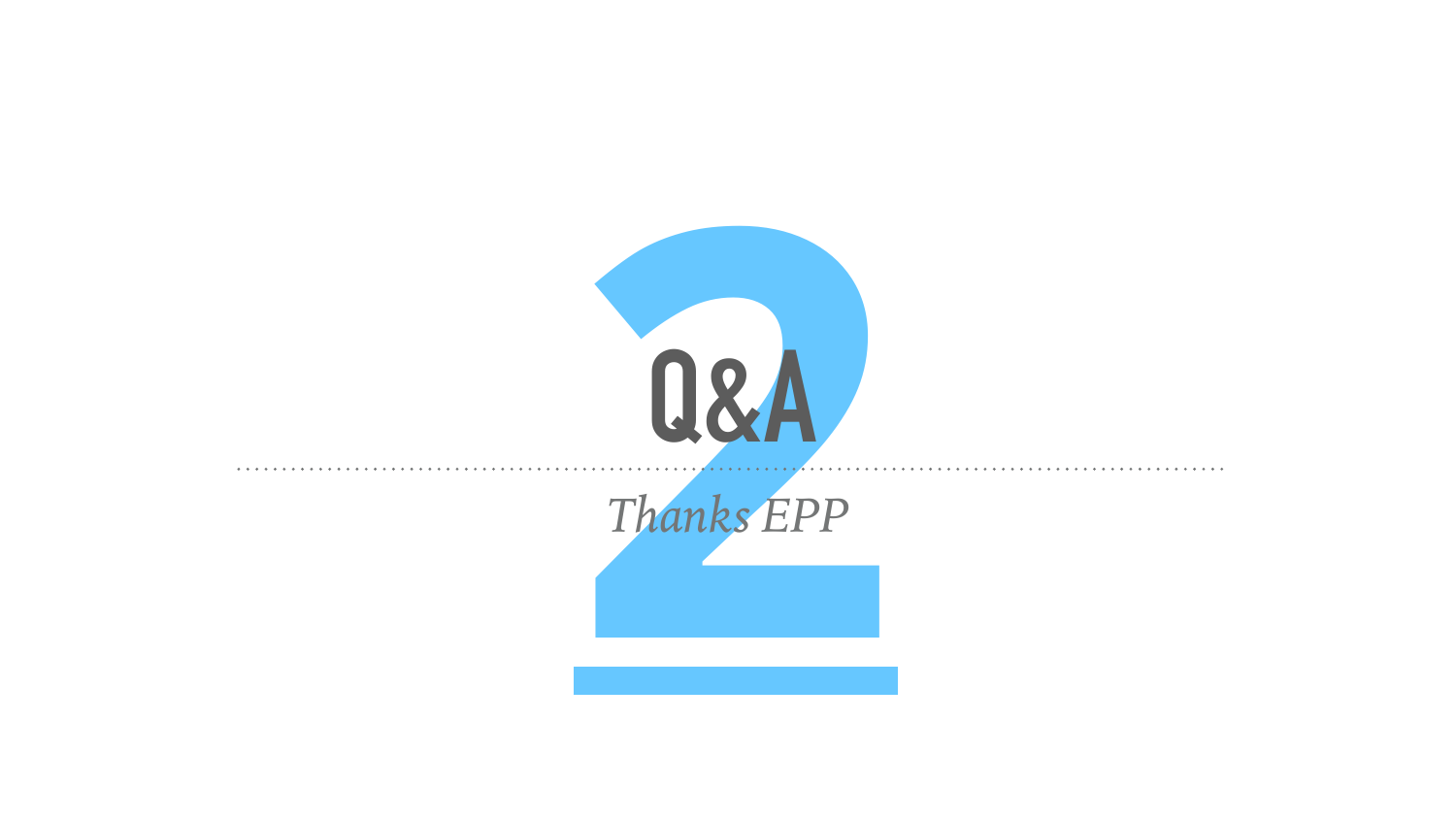## Question 1

If we look at the potential building blocks of the wallet in *chapter six, we see three possible options: a mobile application, a web application and a secure application on pc. This means that we will need to rely on companies as Apple or Microsoft for their cooperation. How will this cooperation work, will they have any possibilities to track the use of the wallet when used on a mobile app on their devices?*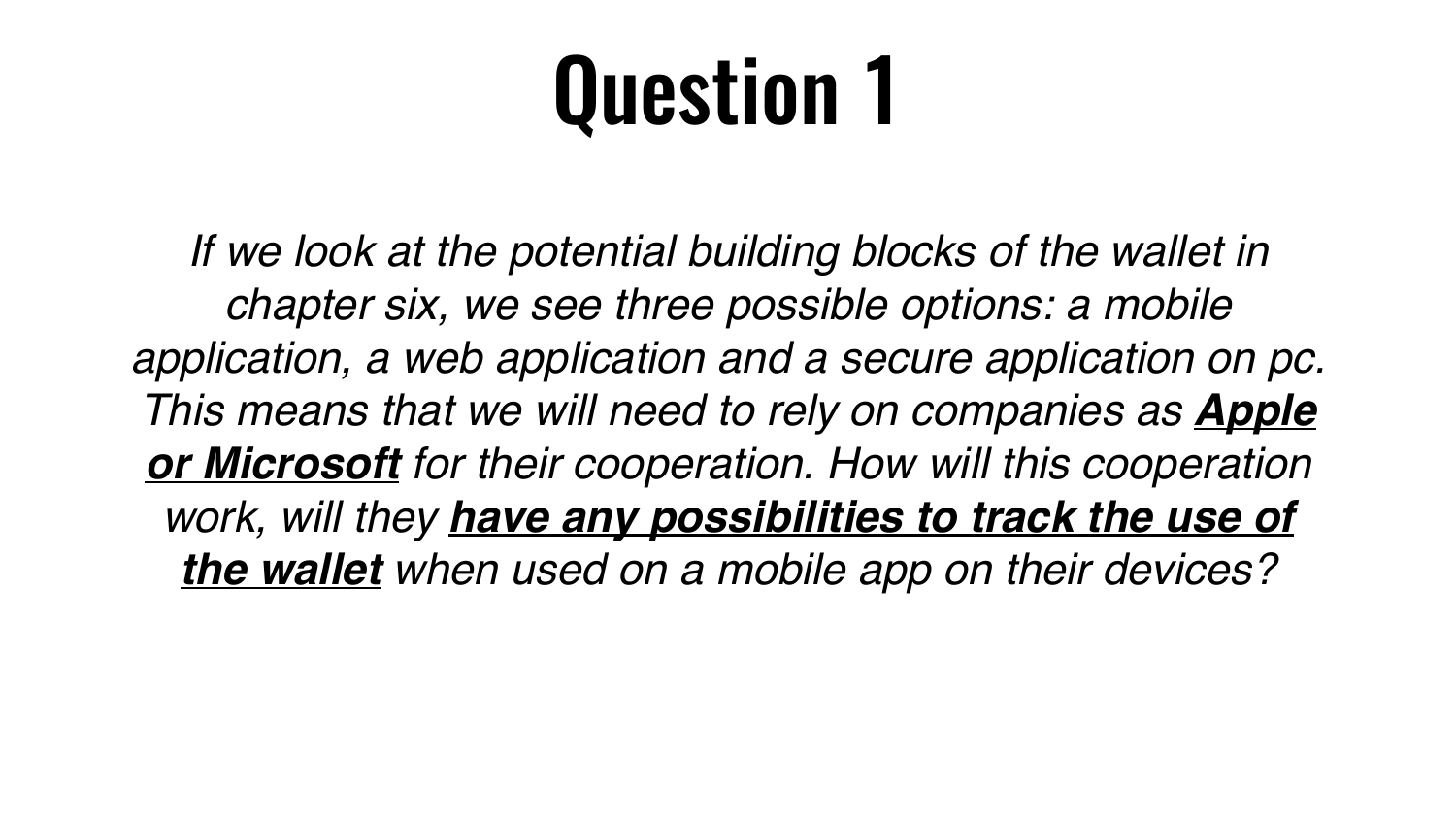## Question 2

*The outline repeats that the storage of the EUDI Wallet can be done locally (located on a device the user holds) or remotely (in a cloud-based infrastructure). What is the safest option in terms of data protection in your view? Storing data on each user's device locally has long been seen*  as the safer option by data protection experts, should we not *exclude the option of remote storage?*